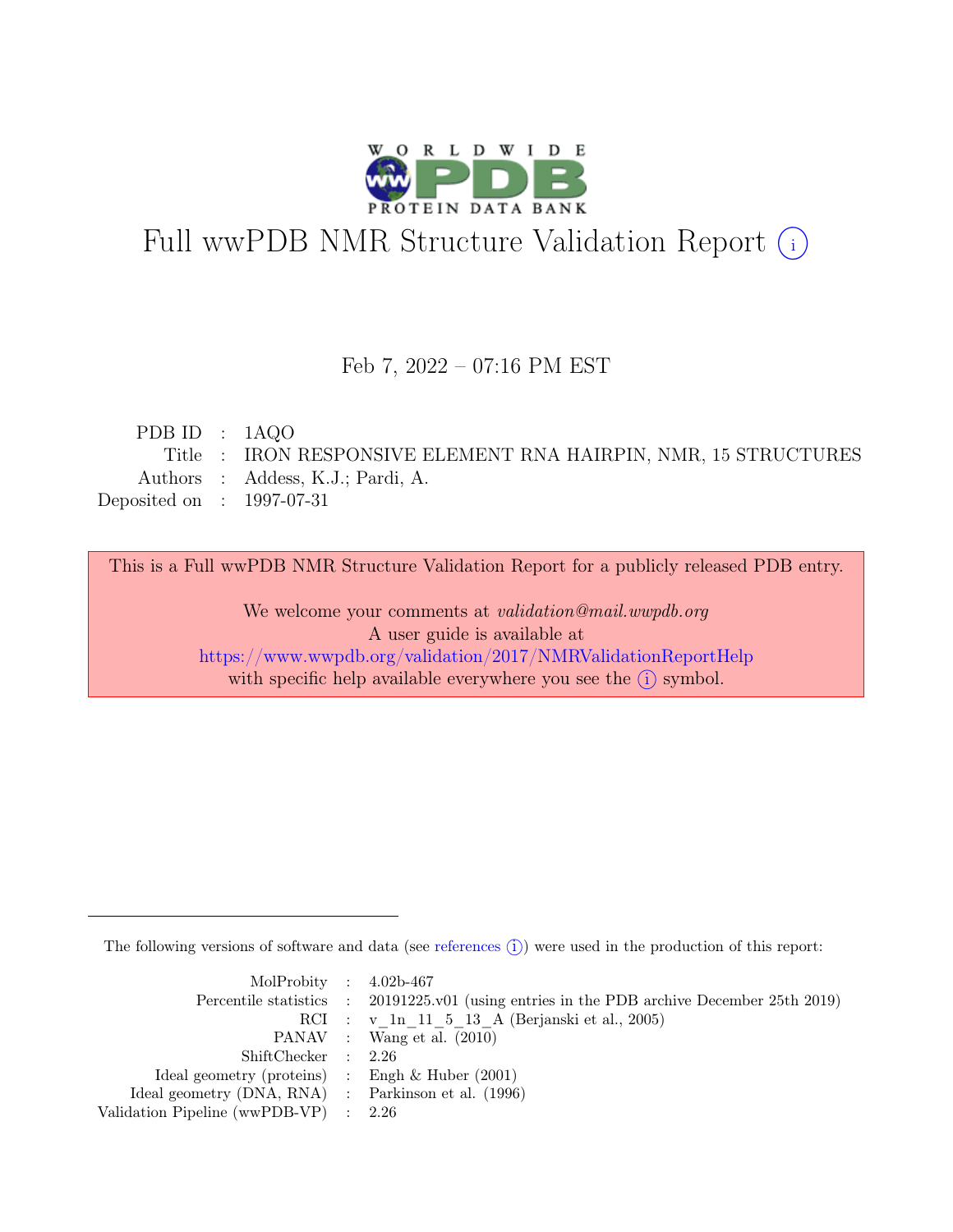# 1 Overall quality at a glance  $(i)$

The following experimental techniques were used to determine the structure: SOLUTION NMR

The overall completeness of chemical shifts assignment was not calculated.

Percentile scores (ranging between 0-100) for global validation metrics of the entry are shown in the following graphic. The table shows the number of entries on which the scores are based.



RNA backbone | 4643 | 676

The table below summarises the geometric issues observed across the polymeric chains and their fit to the experimental data. The red, orange, yellow and green segments indicate the fraction of residues that contain outliers for  $>=$  3, 2, 1 and 0 types of geometric quality criteria. A cyan segment indicates the fraction of residues that are not part of the well-defined cores, and a grey segment represents the fraction of residues that are not modelled. The numeric value for each fraction is indicated below the corresponding segment, with a dot representing fractions  $\epsilon = 5\%$ 

| Mol | $\gamma$ hain | Length | Quality of chain |     |     |  |  |  |
|-----|---------------|--------|------------------|-----|-----|--|--|--|
|     |               | 29     | 17%              | 34% | 45% |  |  |  |

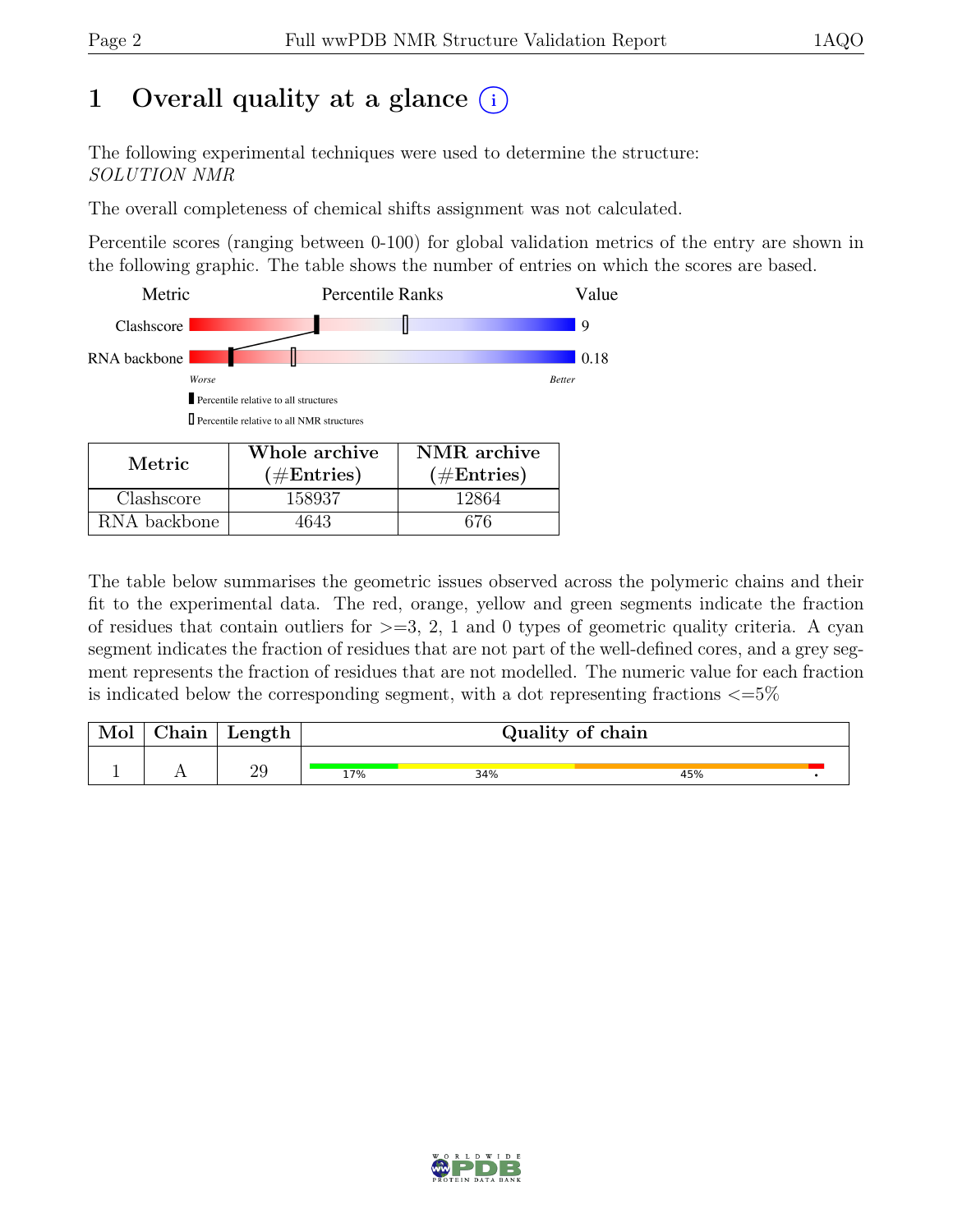# 2 Ensemble composition and analysis  $(i)$

This entry contains 15 models. This entry does not contain polypeptide chains, therefore identification of well-defined residues and clustering analysis are not possible. All residues are included in the validation scores.

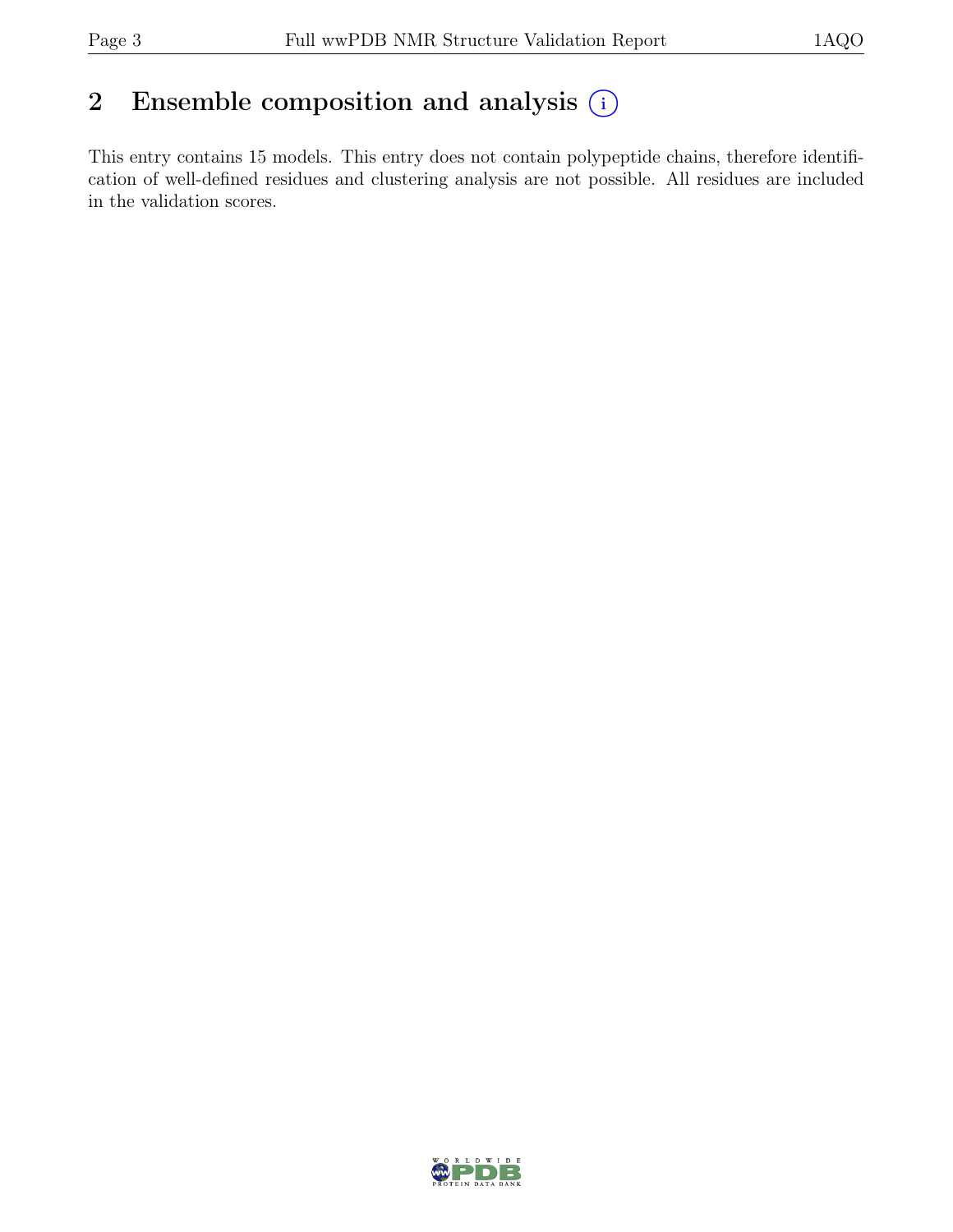# 3 Entry composition  $(i)$

There is only 1 type of molecule in this entry. The entry contains 928 atoms, of which 314 are hydrogens and 0 are deuteriums.

• Molecule 1 is a RNA chain called IRON RESPONSIVE ELEMENT RNA HAIRPIN.

| Mol | $\lfloor$ Chain $\rfloor$ Residues | $\rm{Atoms}$ |  |             |  |     | <b>Trace</b> |  |
|-----|------------------------------------|--------------|--|-------------|--|-----|--------------|--|
|     |                                    | Total        |  |             |  |     |              |  |
|     | 29                                 |              |  | 275 314 108 |  | 203 | 28           |  |

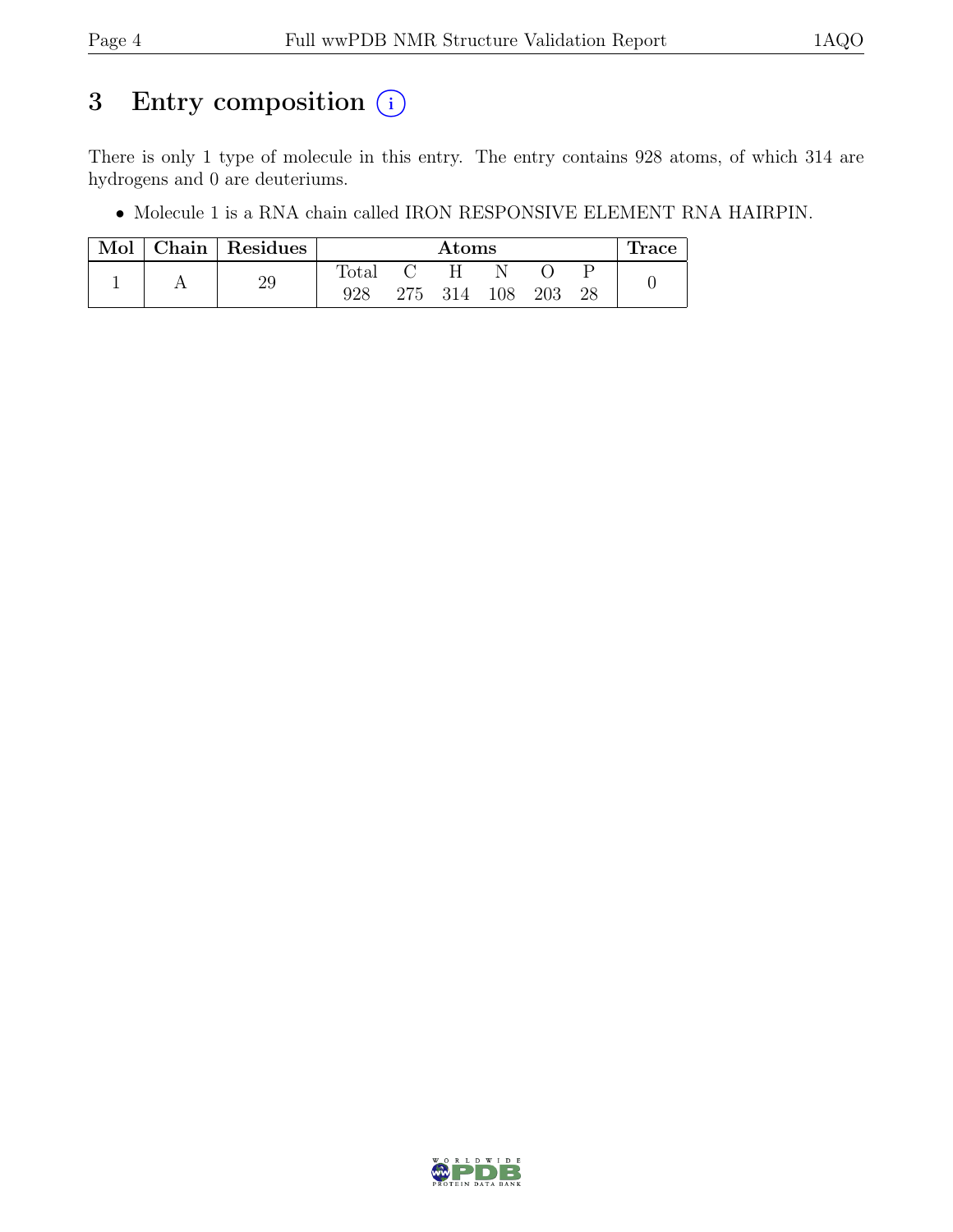# 4 Residue-property plots (i)

# <span id="page-4-0"></span>4.1 Average score per residue in the NMR ensemble

These plots are provided for all protein, RNA, DNA and oligosaccharide chains in the entry. The first graphic is the same as shown in the summary in section 1 of this report. The second graphic shows the sequence where residues are colour-coded according to the number of geometric quality criteria for which they contain at least one outlier: green  $= 0$ , yellow  $= 1$ , orange  $= 2$  and red  $=$ 3 or more. Stretches of 2 or more consecutive residues without any outliers are shown as green connectors. Residues which are classified as ill-defined in the NMR ensemble, are shown in cyan with an underline colour-coded according to the previous scheme. Residues which were present in the experimental sample, but not modelled in the final structure are shown in grey.

• Molecule 1: IRON RESPONSIVE ELEMENT RNA HAIRPIN



## 4.2 Scores per residue for each member of the ensemble

Colouring as in section [4.1](#page-4-0) above.

## 4.2.1 Score per residue for model 1

## • Molecule 1: IRON RESPONSIVE ELEMENT RNA HAIRPIN



## 4.2.2 Score per residue for model 2

• Molecule 1: IRON RESPONSIVE ELEMENT RNA HAIRPIN

Chain A: 10% 31% 31% 28%  $\frac{\circ}{5}$  $\Xi^ \frac{21}{21}$ C13 A14 G15 U16 G17 C18 U19 U20  $\mathrm{\ddot{S}}$  $\frac{2}{3}$  $\frac{2}{3}$  $\frac{3}{24}$  $\frac{5}{10}$  $\frac{8}{2}$  $\frac{57}{2}$  $\frac{8}{2}$ ဦ <mark>명 B B B B B</mark> B  $\frac{1}{2}$ ឌា

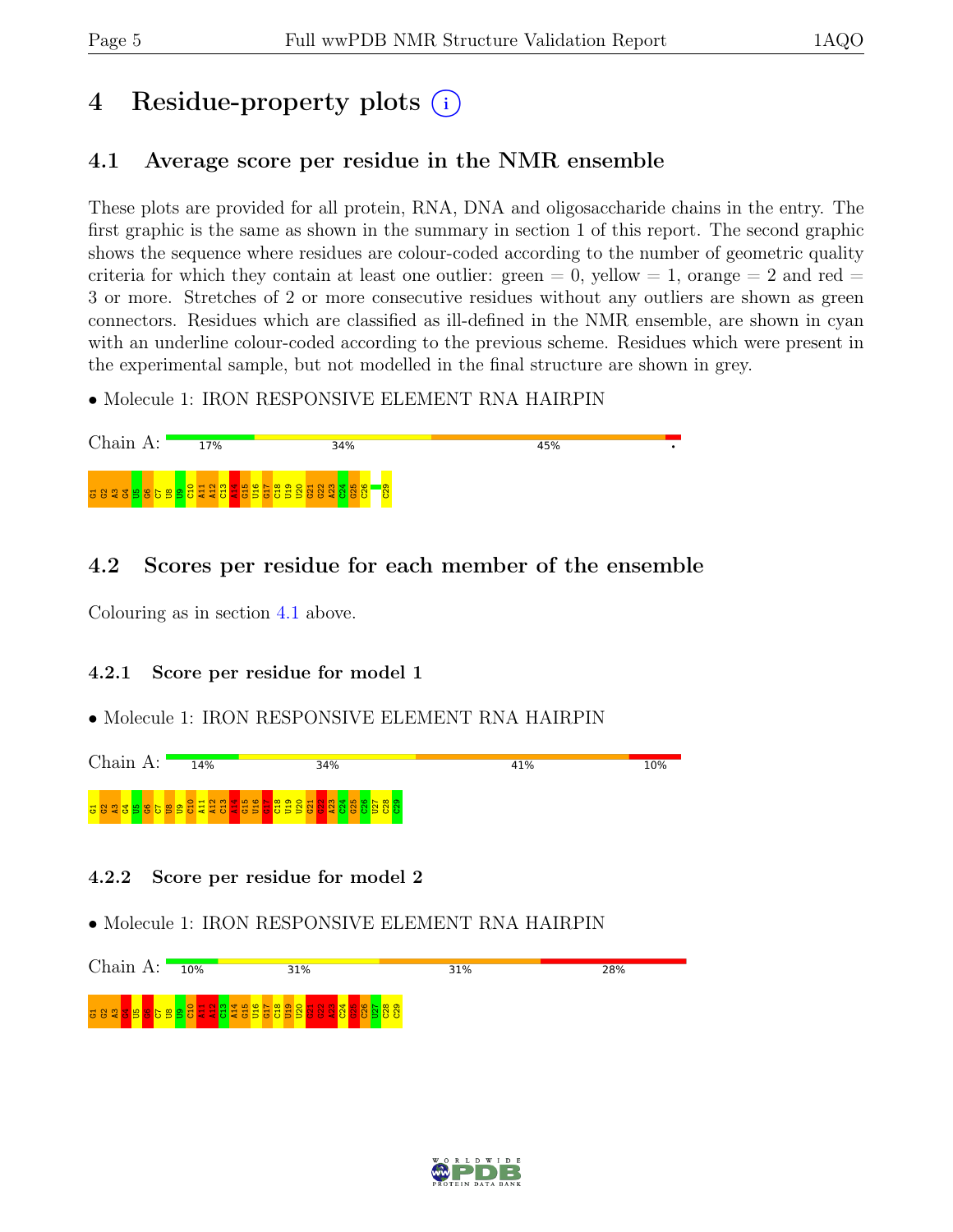### 4.2.3 Score per residue for model 3

• Molecule 1: IRON RESPONSIVE ELEMENT RNA HAIRPIN



#### 4.2.4 Score per residue for model 4

• Molecule 1: IRON RESPONSIVE ELEMENT RNA HAIRPIN



4.2.5 Score per residue for model 5

• Molecule 1: IRON RESPONSIVE ELEMENT RNA HAIRPIN



#### 4.2.6 Score per residue for model 6

• Molecule 1: IRON RESPONSIVE ELEMENT RNA HAIRPIN



- 4.2.7 Score per residue for model 7
- Molecule 1: IRON RESPONSIVE ELEMENT RNA HAIRPIN



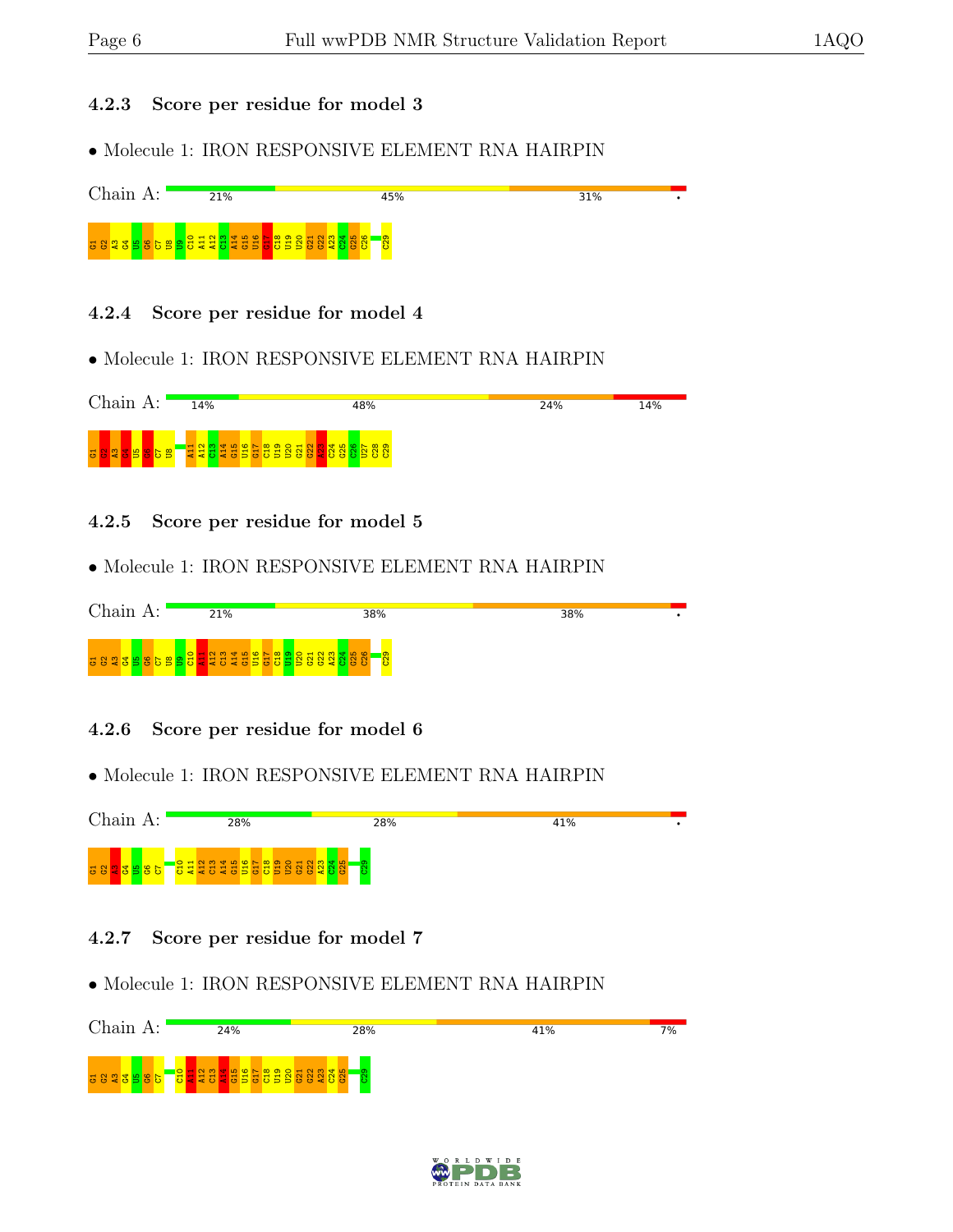#### 4.2.8 Score per residue for model 8

• Molecule 1: IRON RESPONSIVE ELEMENT RNA HAIRPIN



### 4.2.9 Score per residue for model 9

• Molecule 1: IRON RESPONSIVE ELEMENT RNA HAIRPIN



4.2.10 Score per residue for model 10

• Molecule 1: IRON RESPONSIVE ELEMENT RNA HAIRPIN



4.2.11 Score per residue for model 11

• Molecule 1: IRON RESPONSIVE ELEMENT RNA HAIRPIN



## 4.2.12 Score per residue for model 12

• Molecule 1: IRON RESPONSIVE ELEMENT RNA HAIRPIN



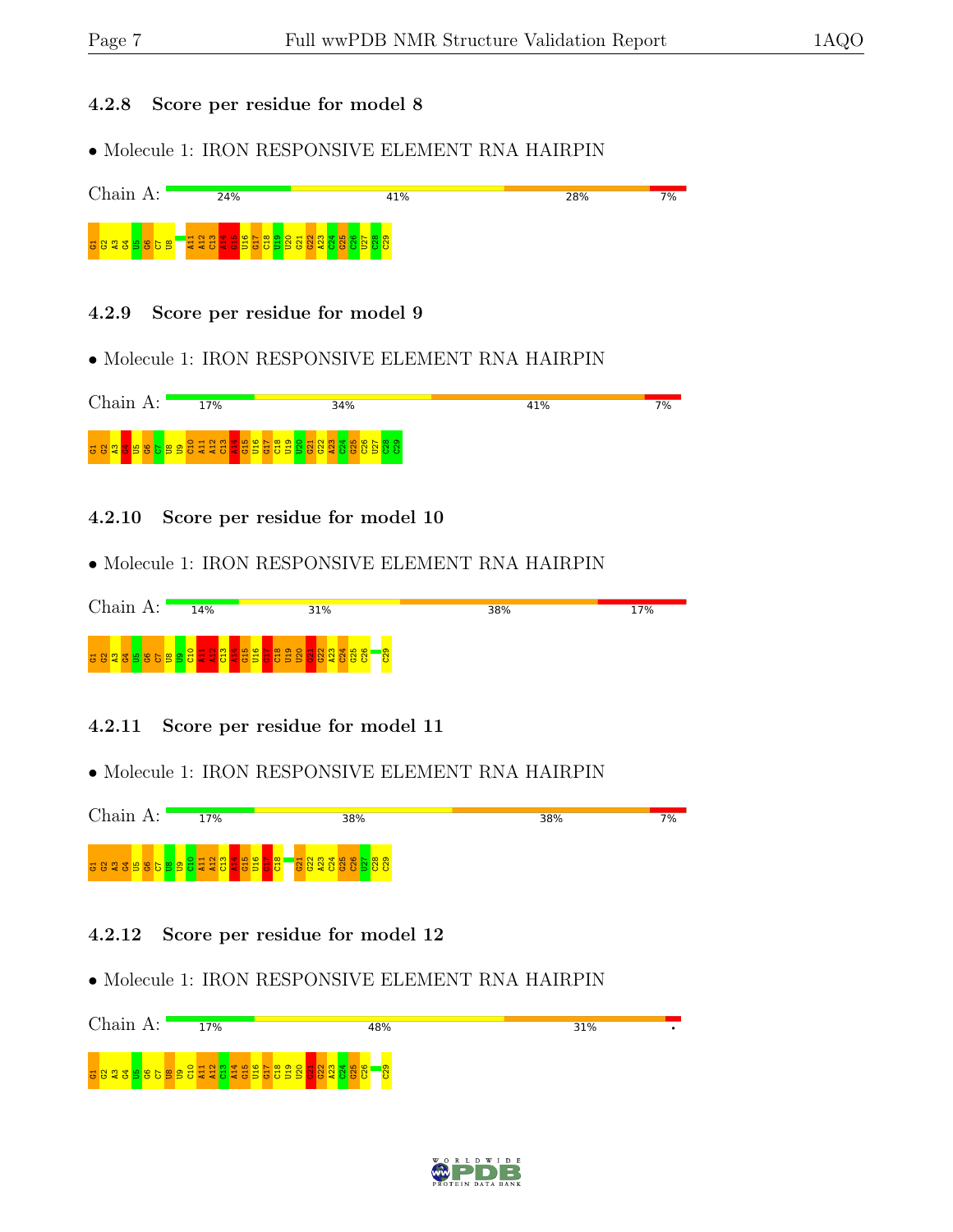## 4.2.13 Score per residue for model 13

• Molecule 1: IRON RESPONSIVE ELEMENT RNA HAIRPIN



#### 4.2.14 Score per residue for model 14

• Molecule 1: IRON RESPONSIVE ELEMENT RNA HAIRPIN



### 4.2.15 Score per residue for model 15

• Molecule 1: IRON RESPONSIVE ELEMENT RNA HAIRPIN

| Chain A: | 10% | 41%                                                                        | 34% | 14% |
|----------|-----|----------------------------------------------------------------------------|-----|-----|
|          |     | <u>u 8 g d b 8 b 8 b 8 d d d d d d b 8 b 8 d d 8 g d d 8 g</u><br>စ္ပ<br>Β |     |     |

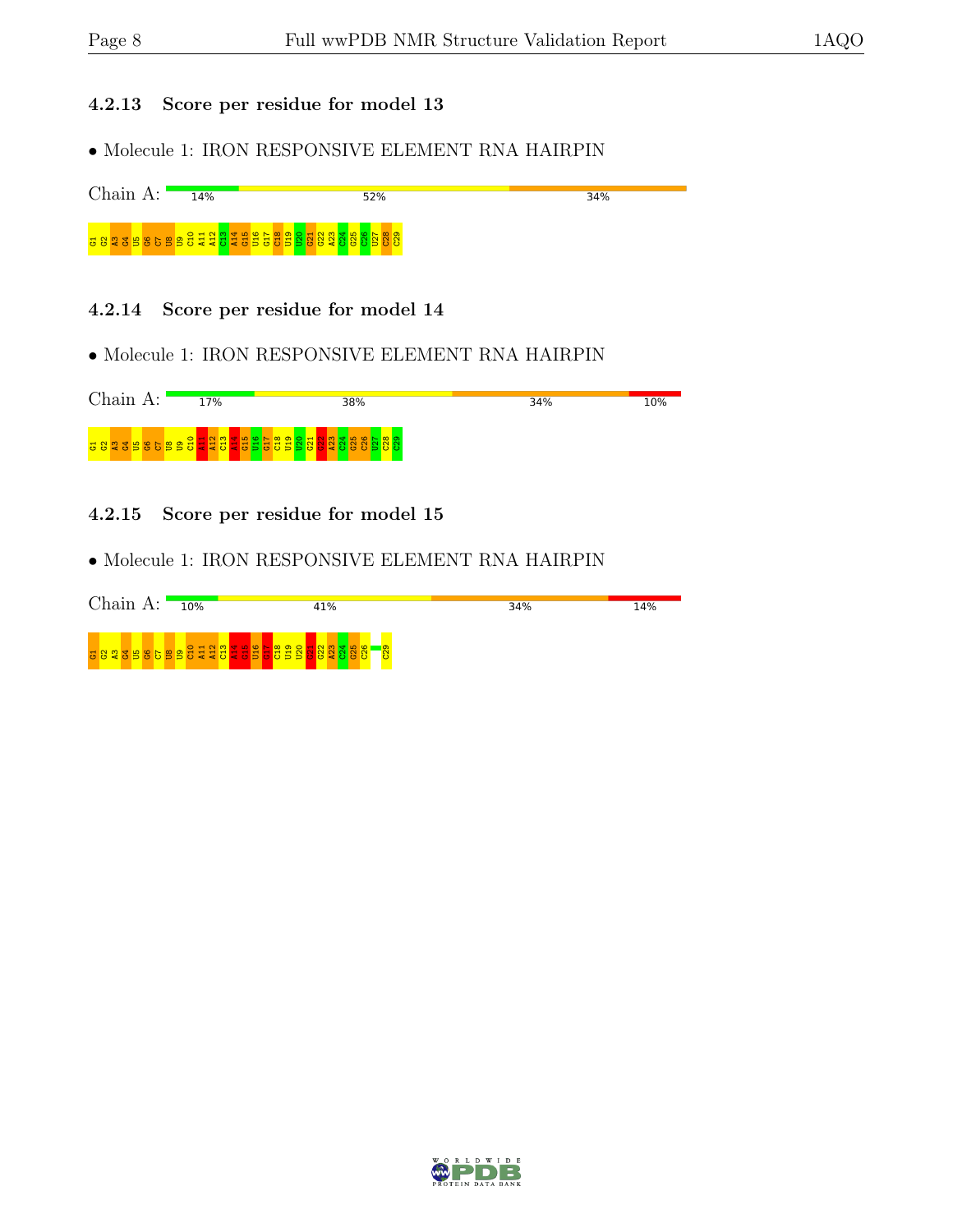# 5 Refinement protocol and experimental data overview  $\odot$

The models were refined using the following method: MODEL GENERATED BY RANDOMIZA-TION OF BACKBONE TORSION ANGLES OF LINEAR RNA SEQUENCE.

Of the 15 calculated structures, 15 were deposited, based on the following criterion: ?.

The following table shows the software used for structure solution, optimisation and refinement.

| Software name   Classification |                                         | Version |
|--------------------------------|-----------------------------------------|---------|
| $\vert$ X-PLOR                 | refinement                              |         |
| Felix                          | structure solution $\vert 95.0 \rangle$ |         |

No chemical shift data was provided.

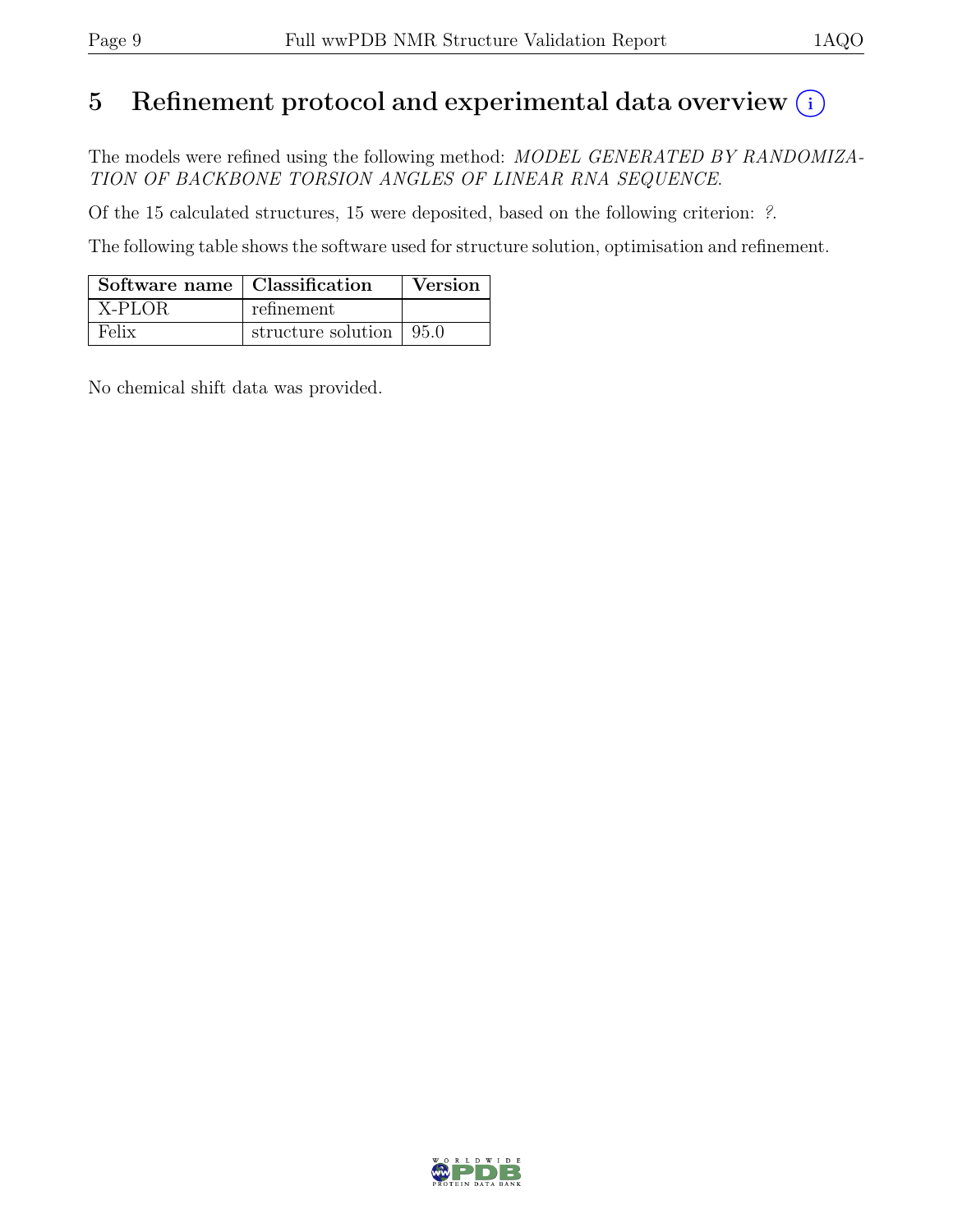# 6 Model quality  $(i)$

# 6.1 Standard geometry  $(i)$

The Z score for a bond length (or angle) is the number of standard deviations the observed value is removed from the expected value. A bond length (or angle) with  $|Z| > 5$  is considered an outlier worth inspection. RMSZ is the (average) root-mean-square of all Z scores of the bond lengths (or angles).

| Mol | $_{\rm Chain}$ |                 | Bond lengths                  |                 | Bond angles                     |
|-----|----------------|-----------------|-------------------------------|-----------------|---------------------------------|
|     | RMSZ           |                 | #Z>5                          | <b>RMSZ</b>     | #Z>5                            |
|     |                | $1.10 \pm 0.00$ | $0\pm0/685$ ( $0.0\pm0.0\%$ ) | $1.92 \pm 0.01$ | $35\pm1/1066$ ( $3.3\pm0.1\%$ ) |
|     |                | $\ldots 10$     | $0.0\%$<br>$^{\prime}10275$ ( | 1.92            | $(3.3\%)$<br>$522/15990$ (      |

There are no bond-length outliers.

All unique angle outliers are listed below. They are sorted according to the Z-score of the worst occurrence in the ensemble.

| Mol          | Chain            | Res            |                         | Atoms          | Z        | Observed $(°)$ | Ideal <sup>o</sup> | Models         |                 |
|--------------|------------------|----------------|-------------------------|----------------|----------|----------------|--------------------|----------------|-----------------|
|              |                  |                | <b>Type</b>             |                |          |                |                    | Worst          | Total           |
| $\mathbf{1}$ | A                | 15             | G                       | $N7$ -C8- $N9$ | 9.88     | 118.04         | 113.10             | 10             | 15              |
| $\mathbf{1}$ | $\boldsymbol{A}$ | 17             | $\overline{G}$          | $N7-C8-N9$     | 9.42     | 117.81         | 113.10             | 9              | 15              |
| $\mathbf{1}$ | $\mathbf{A}$     | 22             | $\overline{\mathrm{G}}$ | N7-C8-N9       | 9.31     | 117.76         | 113.10             | 12             | 15              |
| $\mathbf{1}$ | $\boldsymbol{A}$ | $\mathbf{1}$   | $\overline{G}$          | $N7-C8-N9$     | $9.29\,$ | 117.74         | 113.10             | 1              | $15\,$          |
| $\mathbf{1}$ | $\boldsymbol{A}$ | $\overline{2}$ | G                       | $N7$ -C8- $N9$ | 9.23     | 117.72         | 113.10             | $\overline{2}$ | 15              |
| $\mathbf{1}$ | $\boldsymbol{A}$ | 21             | $\overline{G}$          | $N7$ -C8- $N9$ | 9.21     | 117.70         | 113.10             | $\overline{3}$ | $15\,$          |
| $\mathbf{1}$ | A                | $\overline{4}$ | G                       | $N7$ -C8- $N9$ | 9.19     | 117.70         | 113.10             | $\overline{8}$ | 15              |
| $\mathbf{1}$ | $\mathbf{A}$     | 25             | $\rm G$                 | N7-C8-N9       | 9.18     | 117.69         | 113.10             | $\overline{4}$ | 15              |
| $\mathbf{1}$ | $\mathbf{A}$     | 6              | $\overline{G}$          | N7-C8-N9       | 9.17     | 117.69         | 113.10             | 11             | 15              |
| $\mathbf{1}$ | $\boldsymbol{A}$ | 11             | A                       | $N7$ -C8- $N9$ | 7.79     | 117.69         | 113.80             | 9              | 15              |
| $\mathbf{1}$ | $\boldsymbol{A}$ | 23             | $\boldsymbol{A}$        | $N7-C8-N9$     | 7.68     | 117.64         | 113.80             | $\overline{4}$ | 15              |
| $\mathbf{1}$ | $\boldsymbol{A}$ | 3              | A                       | $N7$ -C8- $N9$ | 7.68     | 117.64         | 113.80             | $\overline{4}$ | 15              |
| $\mathbf{1}$ | $\boldsymbol{A}$ | 12             | $\mathbf{A}$            | $N7$ -C8- $N9$ | 7.58     | 117.59         | 113.80             | 6              | 15              |
| $\mathbf{1}$ | A                | 14             | $\boldsymbol{A}$        | $N7$ -C8- $N9$ | 7.57     | 117.59         | 113.80             | $\overline{5}$ | 15              |
| $\mathbf{1}$ | $\boldsymbol{A}$ | 17             | G                       | $C8-N9-C4$     | $-7.21$  | 103.52         | 106.40             | 14             | 15              |
| $\mathbf{1}$ | $\mathbf{A}$     | 6              | $\overline{G}$          | $C8-N9-C4$     | $-7.08$  | 103.57         | 106.40             | 12             | $\overline{15}$ |
| $\mathbf{1}$ | $\boldsymbol{A}$ | $\mathbf{1}$   | $\overline{G}$          | $C8-N9-C4$     | $-6.96$  | 103.62         | 106.40             | $\overline{2}$ | 15              |
| $\mathbf{1}$ | $\boldsymbol{A}$ | $\overline{2}$ | G                       | $C8-N9-C4$     | $-6.96$  | 103.62         | 106.40             | $\overline{2}$ | 15              |
| $\mathbf{1}$ | $\boldsymbol{A}$ | 25             | $\overline{G}$          | $C8-N9-C4$     | $-6.90$  | 103.64         | 106.40             | $\overline{6}$ | $15\,$          |
| $\mathbf{1}$ | $\boldsymbol{A}$ | 21             | G                       | $C8-N9-C4$     | $-6.89$  | 103.64         | 106.40             | $\overline{7}$ | 15              |
| $\mathbf{1}$ | $\boldsymbol{A}$ | 22             | G                       | $C8-N9-C4$     | $-6.87$  | 103.65         | 106.40             | 12             | 15              |
| $\mathbf{1}$ | A                | $\overline{4}$ | G                       | $C8-N9-C4$     | $-6.84$  | 103.66         | 106.40             | 8              | 15              |
| $\mathbf{1}$ | $\boldsymbol{A}$ | 15             | $\overline{G}$          | $C8-N9-C4$     | $-6.47$  | 103.81         | 106.40             | 13             | 15              |
| $\mathbf{1}$ | $\boldsymbol{A}$ | 23             | A                       | $C8-N9-C4$     | $-5.93$  | 103.43         | 105.80             | 9              | $15\,$          |

Continued on next page...

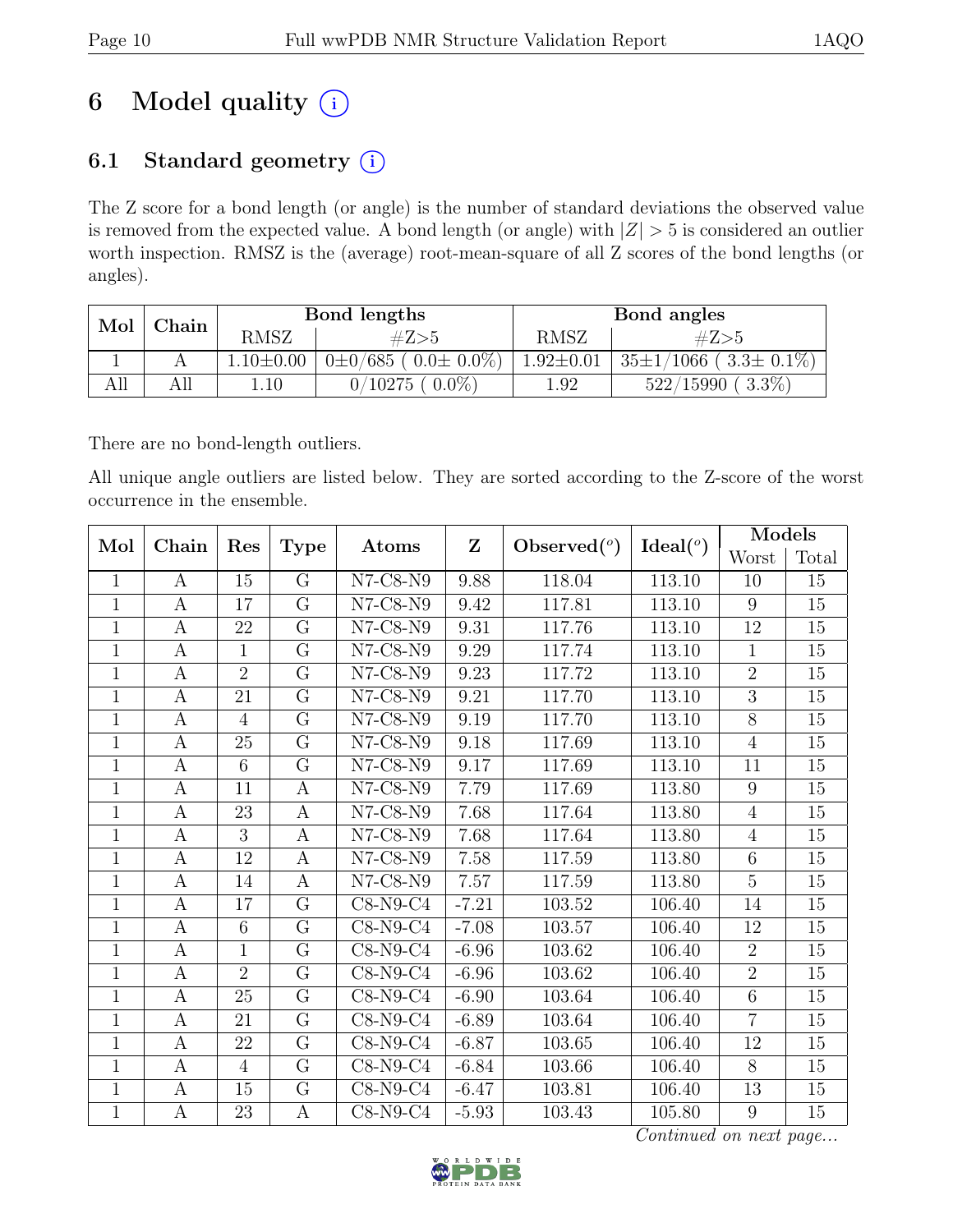|     | Contentaca from previous page |                |             |                               |         |                |                    |                |                |
|-----|-------------------------------|----------------|-------------|-------------------------------|---------|----------------|--------------------|----------------|----------------|
| Mol | Chain                         | Res            | <b>Type</b> | Atoms                         | Z       | Observed $(°)$ | Ideal <sup>o</sup> | Models         |                |
|     |                               |                |             |                               |         |                |                    | Worst          | Total          |
| 1   | A                             | 14             | А           | $C8-N9-C4$                    | $-5.91$ | 103.44         | 105.80             | 12             | 15             |
| 1   | A                             | 11             | A           | $C8-N9-C4$                    | $-5.84$ | 103.46         | 105.80             | 14             | 15             |
|     | А                             | 3              | А           | $C8-N9-C4$                    | $-5.81$ | 103.48         | 105.80             | 6              | 15             |
| 1   | A                             | 12             | A           | $C8-N9-C4$                    | $-5.80$ | 103.48         | 105.80             | 12             | 15             |
| 1   | A                             | 15             | G           | $C5-N7-C8$                    | $-5.67$ | 101.47         | 104.30             | 10             | 15             |
| 1   | А                             | 18             | $\rm C$     | $O4'$ -C1'-N1                 | 5.27    | 112.42         | 108.20             | 13             | $\overline{2}$ |
| 1   | A                             | 22             | G           | $C5-N7-C8$                    | $-5.26$ | 101.67         | 104.30             | 9              | 10             |
| 1   | A                             | 1              | G           | $C5-N7-C8$                    | $-5.23$ | 101.69         | 104.30             | 3              | 10             |
|     | А                             | $\overline{4}$ | G           | $C5-N7-C8$                    | $-5.23$ | 101.69         | 104.30             | 6              | 13             |
| 1   | A                             | 17             | G           | $C5-N7-C8$                    | $-5.21$ | 101.69         | 104.30             | 11             | 11             |
| 1   | A                             | 25             | G           | $\overline{\text{C5}}$ -N7-C8 | $-5.19$ | 101.71         | 104.30             | 13             | 12             |
| 1   | А                             | $\overline{2}$ | G           | $C5-N7-C8$                    | $-5.17$ | 101.72         | 104.30             | 11             | 9              |
| 1   | A                             | 21             | G           | $C5-N7-C8$                    | $-5.16$ | 101.72         | 104.30             | $\overline{4}$ | 12             |
| 1   | А                             | 6              | G           | C5-N7-C8                      | $-5.13$ | 101.73         | 104.30             | 13             | $\overline{7}$ |
| 1   | A                             | 15             | G           | $O4'$ -C1'-N9                 | 5.12    | 112.30         | 108.20             | 10             | $\mathbf 1$    |

Continued from previous page...

There are no chirality outliers.

There are no planarity outliers.

## 6.2 Too-close contacts  $(i)$

In the following table, the Non-H and H(model) columns list the number of non-hydrogen atoms and hydrogen atoms in each chain respectively. The H(added) column lists the number of hydrogen atoms added and optimized by MolProbity. The Clashes column lists the number of clashes averaged over the ensemble.

|  |      | Mol   Chain   Non-H   H(model)   H(added)   Clashes |      |  |
|--|------|-----------------------------------------------------|------|--|
|  |      |                                                     |      |  |
|  | 9210 | 4710                                                | 4710 |  |

The all-atom clashscore is defined as the number of clashes found per 1000 atoms (including hydrogen atoms). The all-atom clashscore for this structure is 9.

| Atom-1                                | Atom-2         | $Clash(\AA)$ | Distance(A) | Models |       |  |
|---------------------------------------|----------------|--------------|-------------|--------|-------|--|
|                                       |                |              |             | Worst  | Total |  |
| 1:A:3:A:H2'                           | 1: A:4: G:O4'  | 0.77         | 1.79        | ٠,     | 2     |  |
| 1: A:27: U:H2'                        | 1: A:28: C:O4' | 0.65         | 1.92        | 13     |       |  |
| 1: A: 7: C: O2'                       | 1: A:8:U:H5"   | 0.63         | 1.93        | 10     |       |  |
| $1 \cdot A \cdot 20 \cdot U \cdot H2$ | 1: A:21: G:O4' | 0.62         | 1.95        |        |       |  |

All unique clashes are listed below, sorted by their clash magnitude.

Continued on next page...

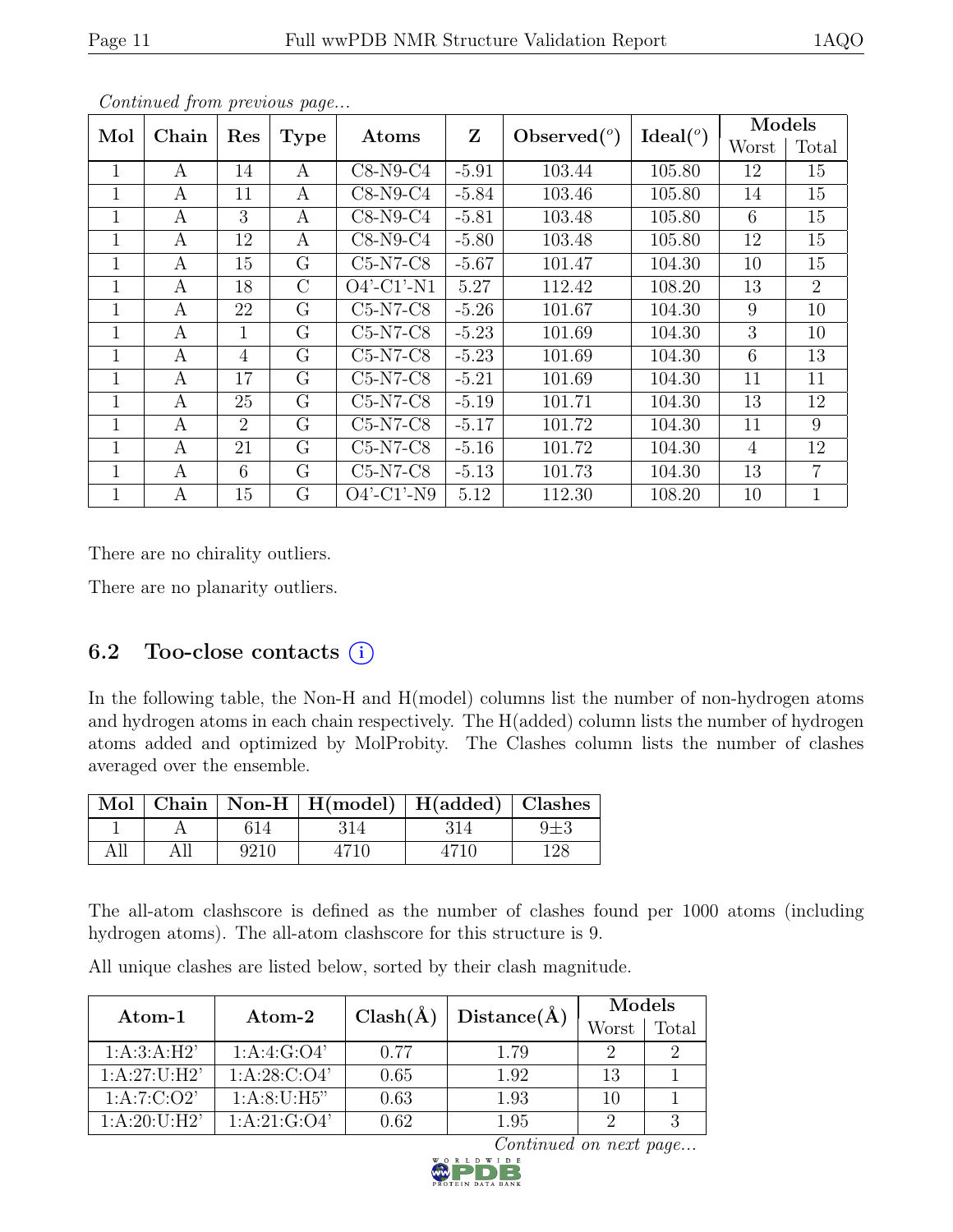|                  | Continued from previous page |              |             | <b>Models</b>    |                |
|------------------|------------------------------|--------------|-------------|------------------|----------------|
| Atom-1           | Atom-2                       | $Clash(\AA)$ | Distance(A) | Worst            | Total          |
| 1:A:14:A:H2      | 1: A: 16: U: O4'             | 0.59         | 1.79        | 10               | $\mathbf{1}$   |
| 1: A:10: C:C2    | 1: A:21: G:N2                | 0.58         | 2.71        | 13               | $\overline{2}$ |
| 1: A:8:U:H2'     | 1: A:9: U:O4'                | 0.58         | 1.98        | 15               | 6              |
| 1: A:16:U:H4'    | 1:A:17:G:O4'                 | 0.58         | 1.99        | $\overline{11}$  | $\overline{3}$ |
| 1:A:10:C:N4      | 1:A:21:G:C6                  | 0.56         | 2.74        | $\mathbf{1}$     | 3              |
| 1:A:7:C:HO2'     | 1: A:8:U:H6                  | 0.56         | 1.43        | 14               | $\mathbf{1}$   |
| 1: A:2: G:O2'    | 1:A:3:A:H5'                  | 0.55         | 2.01        | $\mathbf{1}$     | $\overline{2}$ |
| 1:A:14:A:H5'     | 1:A:15:G:OP2                 | 0.54         | 2.02        | 8                | $\mathbf{1}$   |
| 1:A:1:G:H2       | 1:A:2:G:O4'                  | 0.54         | 2.03        | $\overline{5}$   | 6              |
| 1:A:13:C:H2'     | 1:A:14:A:O4'                 | 0.54         | 2.03        | 14               | $\mathbf{1}$   |
| 1: A: 1: G: N2   | 1:A:29:C:C2                  | 0.54         | 2.76        | 11               | $\overline{5}$ |
| 1:A:10:C:N3      | 1: A:21: G:N2                | 0.53         | 2.56        | 6                | $\overline{2}$ |
| 1: A: 1: G: N2   | 1:A:29:C:N3                  | 0.53         | 2.56        | 8                | $\overline{5}$ |
| 1: A:22: G:H2'   | 1:A:23:A:O4'                 | 0.52         | 2.04        | $\overline{2}$   | $\mathbf{1}$   |
| 1:A:11:A:O2'     | 1:A:12:A:H5'                 | 0.52         | 2.05        | 11               | $\overline{3}$ |
| 1:A:1:G:C6       | 1:A:29:C:N4                  | 0.51         | 2.78        | $\overline{5}$   | $\overline{2}$ |
| 1:A:2:G:H2'      | 1: A:3:A:O4'                 | 0.51         | 2.05        | $\sqrt{6}$       | $\mathbf{1}$   |
| 1:A:4:G:H2'      | 1: A:5: U:O4'                | 0.50         | 2.07        | $\overline{2}$   | $\overline{3}$ |
| 1:A:13:C:C4      | 1:A:14:A:N7                  | 0.50         | 2.79        | $\overline{7}$   | 9              |
| 1: A:22: G: C5   | 1:A:23:A:C8                  | 0.50         | 3.00        | $\mathbf{1}$     | $\mathbf{1}$   |
| 1: A:4: G:O2'    | 1: A:5: U:H5'                | 0.50         | 2.07        | 15               | $\overline{3}$ |
| 1: A:25: G:H2'   | 1: A:26: C:O4'               | 0.50         | 2.07        | 11               | 3              |
| 1: A:6: G: N1    | 1: A:24: C:C4                | 0.50         | 2.80        | $\overline{4}$   | $\overline{2}$ |
| 1:A:19:U:H4'     | 1:A:19:U:OP1                 | 0.49         | 2.08        | $\overline{2}$   | $\mathbf{1}$   |
| 1: A: 1: G: N1   | 1:A:29:C:C4                  | 0.49         | 2.80        | $\overline{5}$   | $\overline{2}$ |
| 1:A:7:C:H42      | 1:A:24:C:H42                 | 0.49         | 1.49        | 10               | $\mathbf{1}$   |
| 1:A:21:G:O2'     | 1: A:22: G:H5'               | 0.48         | 2.08        | 12               | $\overline{2}$ |
| 1:A:10:C:C4      | 1: A: 11: A: N7              | 0.48         | 2.82        | $\overline{2}$   | $\overline{2}$ |
| 1:A:22:G:H2'     | 1:A:23:A:C8                  | 0.48         | 2.44        | 4                | 1              |
| 1: A:6: G:CO     | 1: A:24: C: N4               | 0.48         | 2.82        | $\boldsymbol{2}$ | $\overline{2}$ |
| 1:A:10:C:N4      | 1:A:21:G:N1                  | 0.47         | 2.62        | $\mathbf{1}$     | $\overline{2}$ |
| 1:A:12:A:N7      | $1: A: 13: C: C5$            | 0.47         | 2.82        | $\boldsymbol{9}$ | $\mathbf{1}$   |
| 1:A:10:C:H2'     | 1:A:11:A:O4'                 | 0.47         | 2.09        | $\overline{7}$   | $\overline{3}$ |
| 1: A: 10: C: C2  | 1:A:11:A:C8                  | 0.47         | 3.02        | 15               | $\mathbf{1}$   |
| 1: A:2: G:N2     | 1: A:3: A: C4                | 0.46         | 2.84        | $\overline{7}$   | $\mathbf{1}$   |
| 1: A: 15: G: O2' | 1: A: 16: U: C6              | 0.46         | 2.68        | 15               | $\mathbf{1}$   |
| 1:A:10:C:H2'     | 1:A:11:A:CS                  | 0.46         | 2.46        | 9                | $\mathbf{1}$   |
| 1:A:12:A:CS      | 1:A:13:C:C5                  | 0.46         | 3.03        | $\boldsymbol{9}$ | $\mathbf{1}$   |
| 1:A:23:A:O2'     | 1: A:24: C:H5'               | 0.46         | 2.11        | $\overline{2}$   | $\mathbf{1}$   |
| 1: A:23:A:C6     | $1:A:24.\overline{C:C4}$     | 0.46         | 3.04        | $\overline{2}$   | $\mathbf{1}$   |
| 1: A:25: G:H5'   | 1:A:26:C:OP2                 | 0.45         | 2.11        | $\overline{2}$   | $\mathbf{1}$   |

Continued from previous page...

Continued on next page...

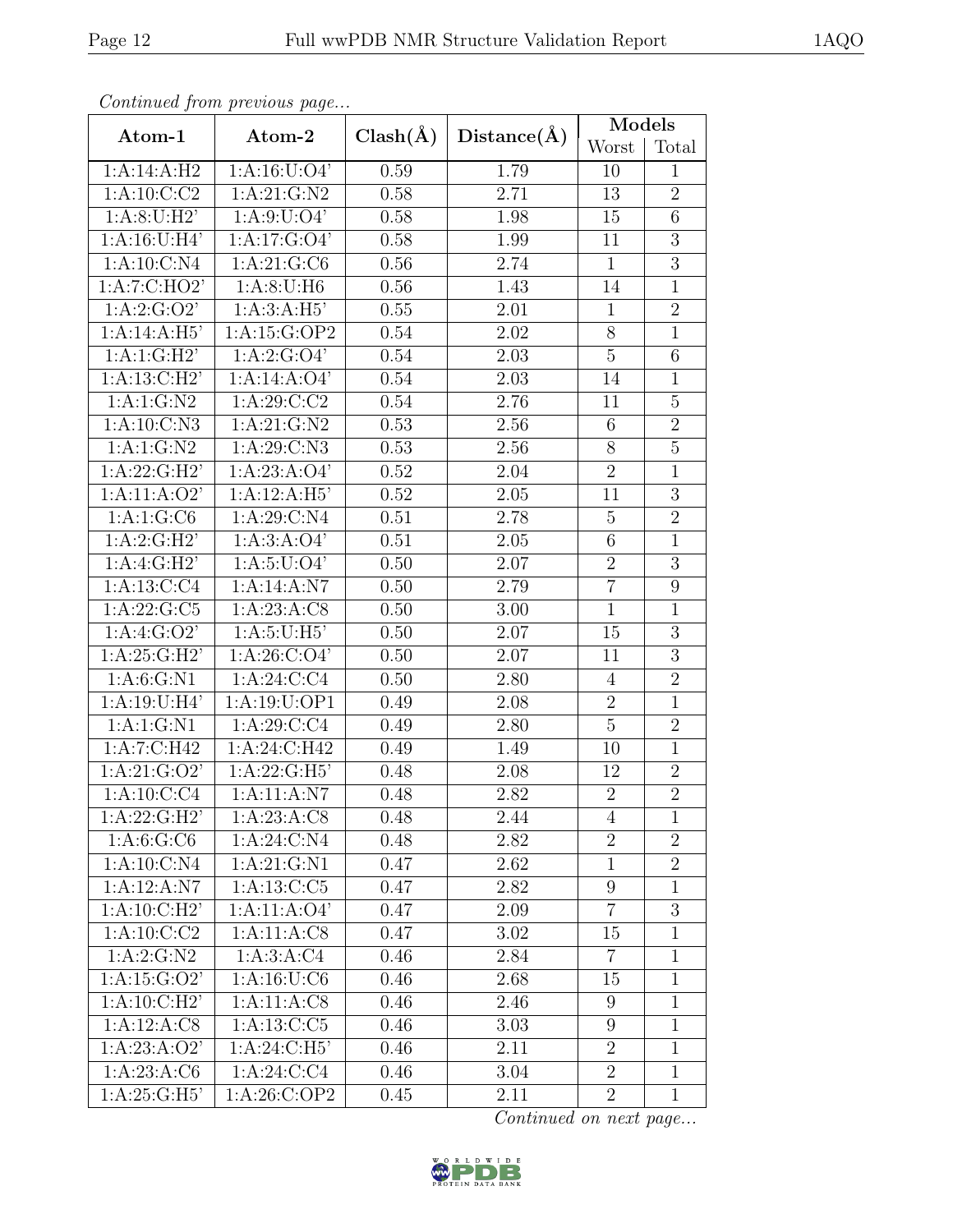| $Atom-1$        | Atom-2           |              |             | Models         |                |  |
|-----------------|------------------|--------------|-------------|----------------|----------------|--|
|                 |                  | $Clash(\AA)$ | Distance(A) | Worst          | Total          |  |
| 1:A:10:C:C4     | 1: A:21: G:N1    | 0.45         | 2.85        | 15             | $\overline{2}$ |  |
| 1:A:23:A:H2'    | 1: A:24: C:O4'   | 0.45         | 2.11        | $\overline{7}$ | $\overline{1}$ |  |
| 1: A:5: U: C4   | 1: A:6: G: N7    | 0.45         | 2.84        | 4              | $\overline{1}$ |  |
| 1:A:12:A:H2'    | 1: A: 13: C: C6  | 0.45         | 2.47        | 5              | 3              |  |
| 1:A:14:A:N6     | 1:A:17:G:C6      | 0.44         | 2.85        | 15             | 1              |  |
| 1:A:12:A:C5     | 1: A: 13: C: C4  | 0.44         | 3.06        | $\mathbf{1}$   | $\overline{1}$ |  |
| 1:A:12:A:N6     | 1:A:19:U:N3      | 0.44         | 2.65        | $\overline{2}$ | $\overline{2}$ |  |
| 1:A:12:A:N6     | 1: A: 19: U: C4  | 0.43         | 2.86        | $\overline{2}$ | $\overline{2}$ |  |
| 1:A:1:G:C2      | 1:A:2:G:C4       | 0.42         | 3.06        | 3              | $\overline{1}$ |  |
| 1:A:12:A:H2'    | 1: A: 13: C: O4' | 0.42         | 2.14        | $\overline{7}$ | 3              |  |
| 1:A:14:A:N1     | 1: A: 16: U: C6  | 0.42         | 2.87        | $\mathbf{1}$   | $\overline{1}$ |  |
| 1:A:23:A:H2'    | 1: A: 23: A: N3  | 0.42         | 2.28        | 9              | $\mathbf{1}$   |  |
| 1: A:19:U:H5'   | 1:A:20:U:OP2     | 0.42         | 2.15        | 6              | $\overline{1}$ |  |
| 1:A:14:A:N1     | 1: A: 17: G: C6  | 0.42         | 2.88        | 10             | $\overline{1}$ |  |
| 1:A:12:A:C5     | 1: A: 13: C: C5  | 0.42         | 3.08        | 6              | $\overline{1}$ |  |
| 1:A:7:C:O2'     | 1: A:8:U:H6      | 0.41         | 1.96        | 14             | $\overline{1}$ |  |
| 1:A:10:C:C2     | 1: A:22: G: C2   | 0.41         | 3.08        | 14             | $\overline{1}$ |  |
| 1: A: 11: A: C6 | 1:A:12:A:N7      | 0.41         | 2.89        | 10             | $\overline{1}$ |  |
| 1: A: 7: C: O2' | 1: A:8:U:H5      | 0.41         | 1.98        | 13             | $\overline{1}$ |  |
| 1:A:12:A:N6     | 1: A:20: U: C4   | 0.41         | 2.89        | 10             | $\mathbf{1}$   |  |
| 1: A:21: G:H2'  | 1: A:22: G:O4'   | 0.40         | 2.15        | $\overline{7}$ | $\overline{1}$ |  |
| 1:A:7:C:HO2'    | $1: A:8:U:H5$    | 0.40         | 1.56        | 13             | $\mathbf{1}$   |  |
| 1:A:1:G:O2'     | 1:A:2:G:H5'      | 0.40         | 2.17        | 6              | $\mathbf{1}$   |  |

Continued from previous page...

# 6.3 Torsion angles (i)

### 6.3.1 Protein backbone ①

There are no protein molecules in this entry.

### 6.3.2 Protein sidechains (i)

There are no protein molecules in this entry.

## 6.3.3 RNA  $(i)$

| Mol | Chain | Analysed       | Backbone Outliers   Pucker Outliers   Suiteness |                       |                 |
|-----|-------|----------------|-------------------------------------------------|-----------------------|-----------------|
|     |       | $28/29$ (97\%) | $14\pm2(50\pm8\%)$                              | $0\pm 0$ $(0\pm 0\%)$ | $0.18 \pm 0.04$ |
| All |       | 420/435(97%)   | $210(50\%)$                                     | $0(0\%)$              | 0.18            |

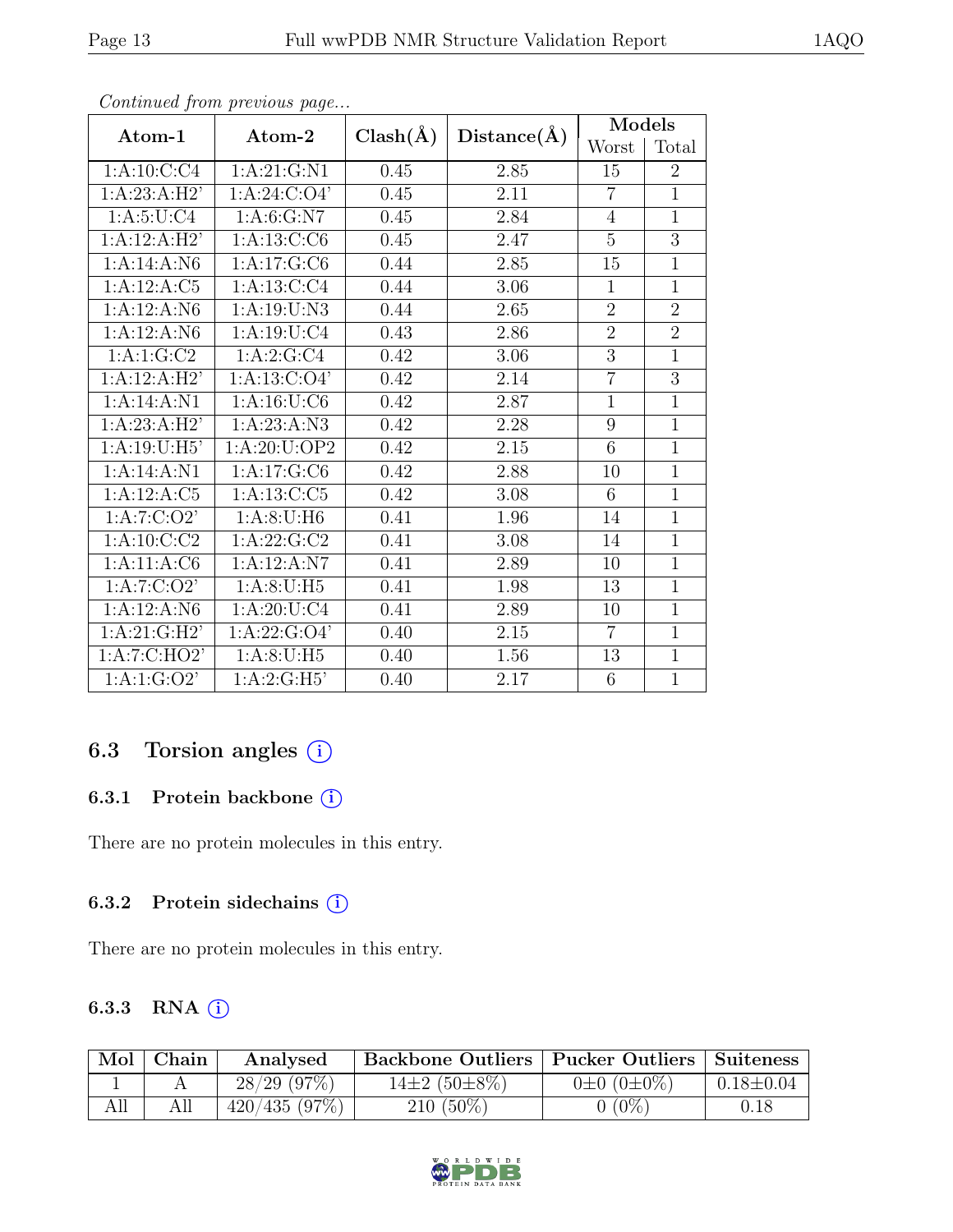The overall RNA backbone suiteness is 0.18.

| All unique RNA backbone outliers are listed below: |  |  |  |  |  |
|----------------------------------------------------|--|--|--|--|--|
|----------------------------------------------------|--|--|--|--|--|

| Mol            | Chain            | Res             | <b>Type</b>             | Models (Total)   |
|----------------|------------------|-----------------|-------------------------|------------------|
| $\mathbf{1}$   | $\overline{A}$   | $15\,$          | $\overline{\mathrm{G}}$ | $15\,$           |
| $\overline{1}$ | $\overline{A}$   | 18              | $\overline{\rm C}$      | $\overline{15}$  |
| $\overline{1}$ | $\overline{A}$   | $\overline{7}$  | $\overline{C}$          | $\overline{14}$  |
| $\overline{1}$ | $\overline{A}$   | 14              | $\overline{A}$          | 14               |
| $\overline{1}$ | $\overline{A}$   | $17\,$          | $\overline{\mathrm{G}}$ | $\overline{14}$  |
| $\,1$          | $\overline{A}$   | $\overline{6}$  | $\overline{G}$          | $\overline{13}$  |
| $\overline{1}$ | $\overline{A}$   | 16              | $\overline{\mathrm{U}}$ | $12\,$           |
| $\overline{1}$ | $\overline{A}$   | 19              | $\overline{\mathrm{U}}$ | $\overline{12}$  |
| $\mathbf{1}$   | $\boldsymbol{A}$ | $8\,$           | $\overline{\mathrm{U}}$ | $\boldsymbol{9}$ |
| $\overline{1}$ | $\overline{A}$   | $\overline{20}$ | $\overline{\mathrm{U}}$ | $\overline{9}$   |
| $\overline{1}$ | $\overline{A}$   | 25              | $\overline{G}$          | $\overline{9}$   |
| $\mathbf{1}$   | $\boldsymbol{A}$ | 26              | $\overline{\rm C}$      | $\boldsymbol{9}$ |
| $\overline{1}$ | $\overline{A}$   | $\overline{11}$ | $\overline{A}$          | $\overline{8}$   |
| $\overline{1}$ | $\overline{A}$   | $10\,$          | $\overline{C}$          | $\overline{6}$   |
| $\,1$          | $\overline{A}$   | 13              | $\overline{C}$          | $\,6$            |
| $\overline{1}$ | $\overline{A}$   | 22              | $\overline{G}$          | $\,6\,$          |
| $\overline{1}$ | $\overline{A}$   | 28              | $\overline{C}$          | $\,6$            |
| $\overline{1}$ | $\overline{A}$   | 21              | $\overline{\mathrm{G}}$ | $\overline{5}$   |
| $\overline{1}$ | $\overline{A}$   | $\overline{3}$  | $\overline{A}$          | $\overline{5}$   |
| $\overline{1}$ | $\overline{A}$   | $\overline{27}$ | $\overline{\mathrm{U}}$ | $\overline{4}$   |
| $\mathbf{1}$   | A                | $\overline{4}$  | $\overline{G}$          | $\,4\,$          |
| $\overline{1}$ | $\overline{A}$   | 23              | $\overline{A}$          | $\overline{4}$   |
| $\overline{1}$ | $\overline{A}$   | $12\,$          | $\overline{A}$          | $\overline{3}$   |
| $\overline{1}$ | $\boldsymbol{A}$ | 29              | $\overline{\rm C}$      | $\overline{3}$   |
| $\overline{1}$ | $\overline{A}$   | $\overline{2}$  | $\overline{G}$          | $\overline{2}$   |
| $\overline{1}$ | $\overline{A}$   | 24              | $\overline{C}$          | $\overline{2}$   |
| $\overline{1}$ | $\overline{A}$   | $\overline{9}$  | $\overline{\mathrm{U}}$ | $\overline{1}$   |

There are no RNA pucker outliers to report.

## 6.4 Non-standard residues in protein, DNA, RNA chains (i)

There are no non-standard protein/DNA/RNA residues in this entry.

## 6.5 Carbohydrates  $(i)$

There are no monosaccharides in this entry.

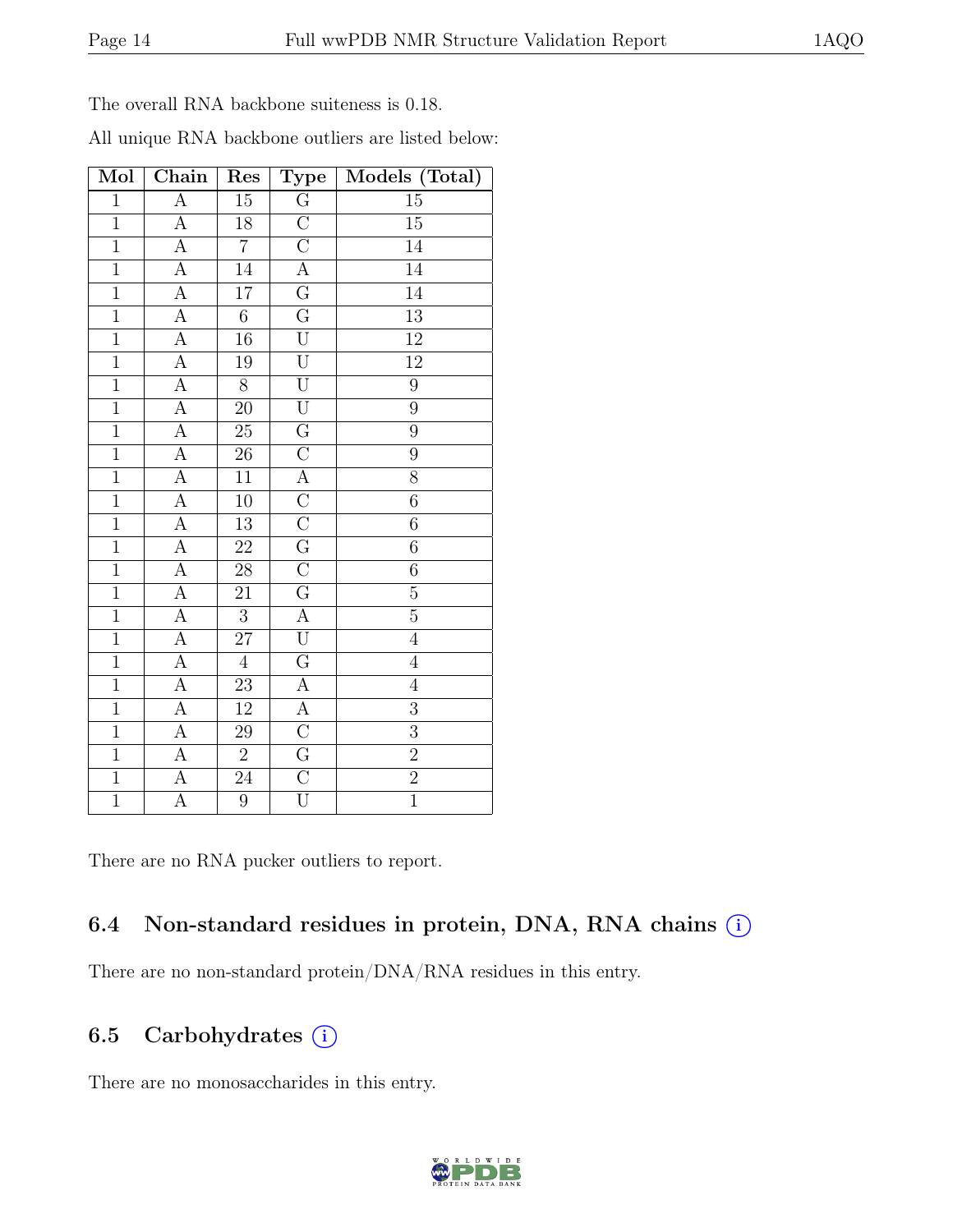## 6.6 Ligand geometry  $(i)$

There are no ligands in this entry.

## 6.7 Other polymers  $(i)$

There are no such molecules in this entry.

## 6.8 Polymer linkage issues (i)

There are no chain breaks in this entry.